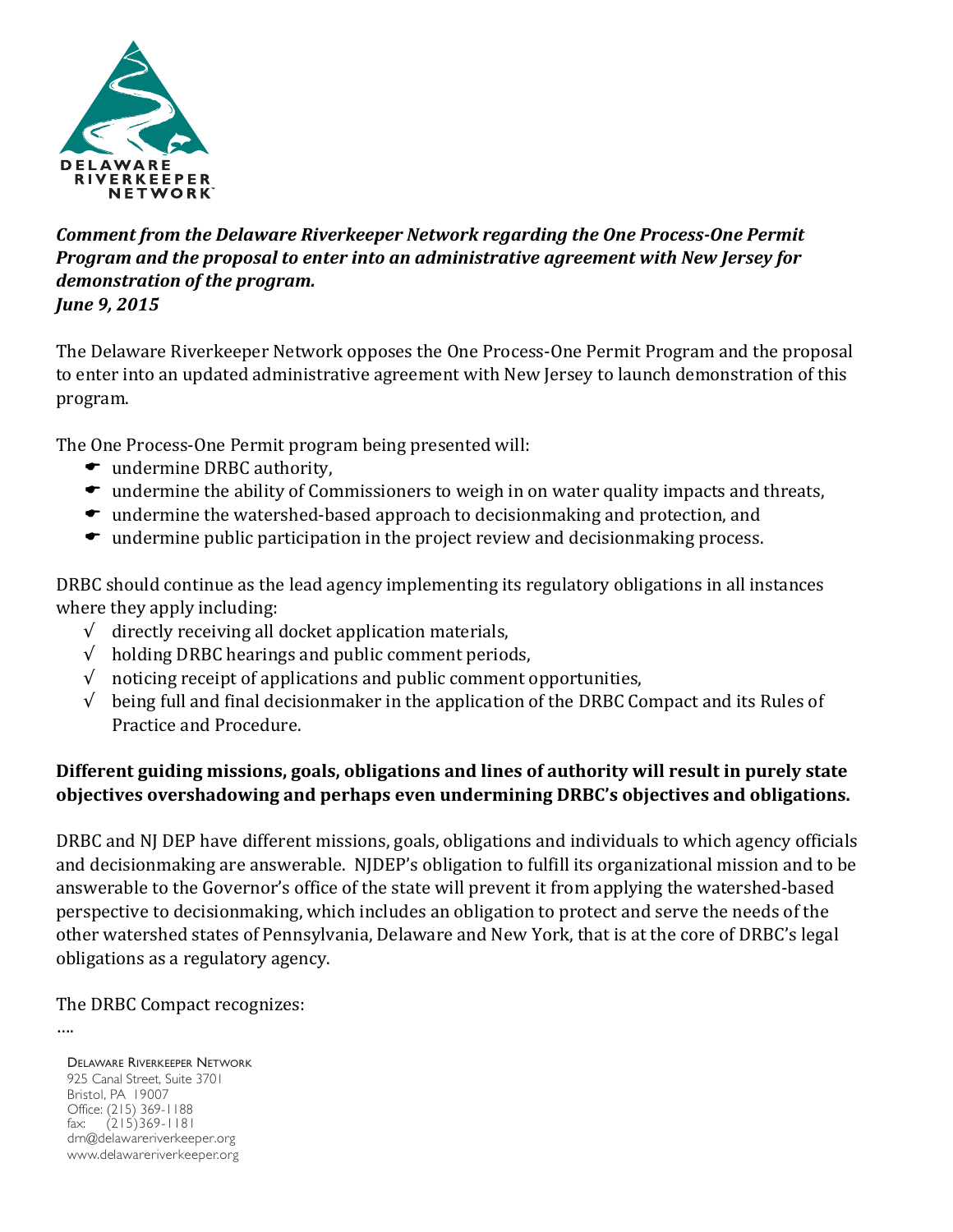"(b) The water resources of the basin are subject to the sovereign right and responsibility of the signatory parties, and it is the purpose of this compact to provide for a joint exercise of such powers of sovereignty in the common interests of the people of the region. "

# And that:

"In general, the purposes of this compact are to promote interstate comity; to remove causes of present and future controversy; to make secure and protect present developments within the states; to encourage and provide for the planning, conservation, utilization, development, management and control of the water resources of the basin; to provide for cooperative planning and action by the signatory parties with respect to such water resources; and to apply the principle of equal and uniform treatment to all water users who are similarly situated and to all users of related facilities, without regard to established political boundaries."

(Compact section 1.3 Purpose and Findings.)

New Jersey's mission is to serve New Jersey, it does not include consideration of impacts to other watershed states, the watershed perspective in the decisionmaking process or avoiding controversy among states through the watershed based approach to waterway protection:

"NIDEP's core mission is and will continue to be the protection of the air, waters, land, and natural and historic resources of the State to ensure continued public benefit. The Department's mission is advanced through effective and balanced implementation and enforcement of environmental laws to protect these resources and the health and safety of our residents. At the same time, it is crucial to understand how actions of this agency can impact the State's economic growth, to recognize the interconnection of the health of New Jersey's environment and its economy, and to appreciate that environmental stewardship and positive economic growth are not mutually exclusive goals: we will continue to protect the environment while playing a key role in positively impacting the economic growth of the state."

Application of regulatory requirements is not a purely objective exercise, there are assumptions, qualitative considerations, and subjective determinations that affect how regulations are implemented in particular permits to particular facilities and projects. And so it does make a difference what is the target mission, guidance and goals of the regulatory entity overseeing application of the DRBC regulations. In the case of the DRBC and the four watershed states, the mission and goals of each is fundamentally different and as such the states cannot implement DRBC rules, regulations and program objectives and fulfill their purely state obligations as well.

## The One Process-One Permit Program diminishes the level of expertise and understanding on the part of the regulatory reviewer regarding appropriate application of DRBC regulatory **requirements resulting in varying applications of the law.**

One of the primary objectives of the DRBC is to ensure "equal and uniform treatment to all water users who are similarly situated and to all users of related facilities, without regard to established political boundaries." By placing the primary decisionmaking authority in the hands of each state agency, each guided by their own political and organizational obligations, you are preventing the accomplishment of this important DRBC objective.

State agency staff are trained, hired and work daily to implement their own state regulations, policies and programs and to comply with the political leadership in the Governor's office – this appropriately

# Page 2 of 12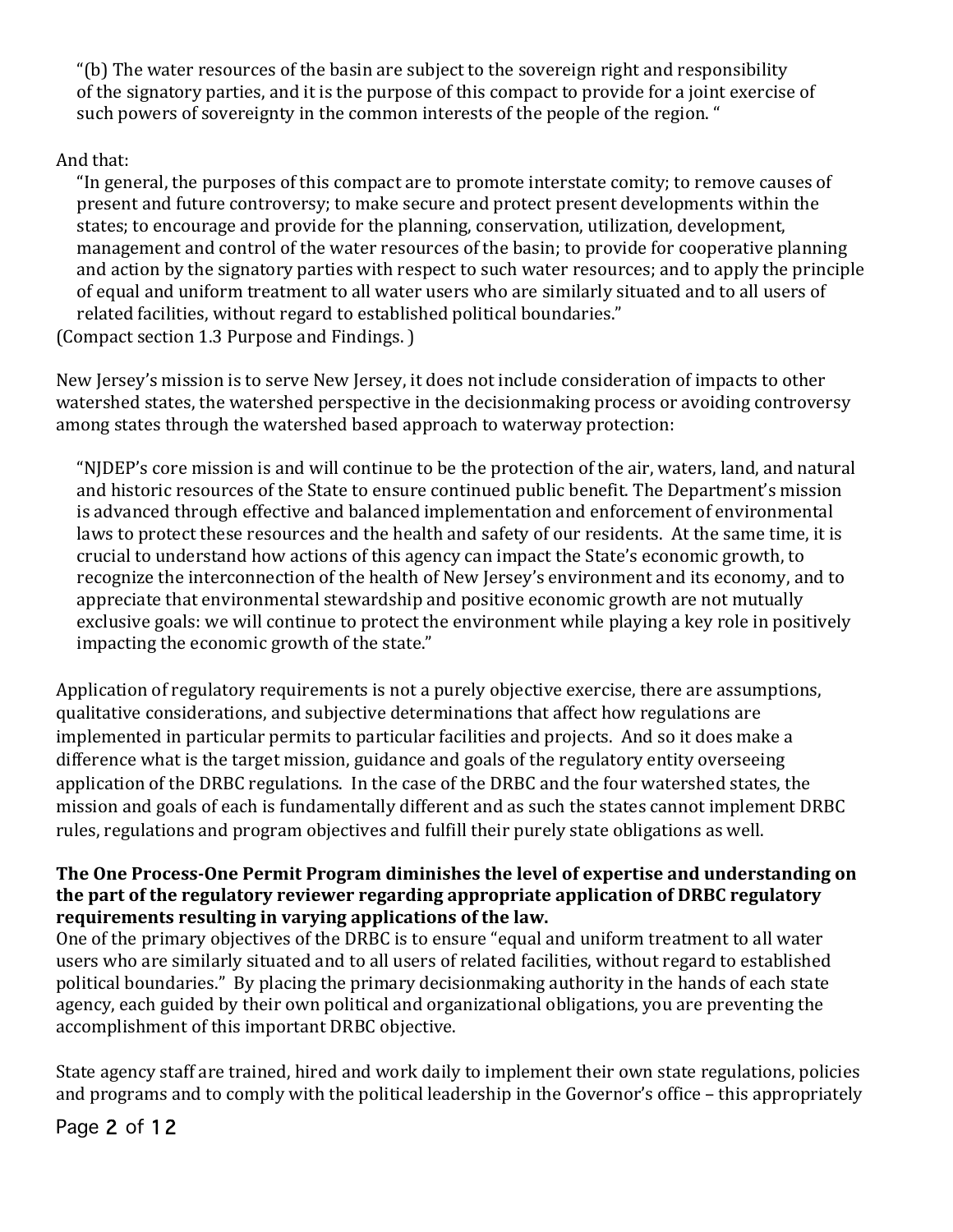and necessarily impacts how they interpret and apply regulations to facility operations and permit applications. Once the program is fully implemented, there will be multiple reviewers from each of the four different watershed states all applying their own understanding of the DRBC regulations through the lens of their individual state perspectives, obligations and goals and so necessarily resulting in different interpretations and applications of DRBC's regulations. In addition, these individuals will not have the same level of experience and expertise with the DRBC regulations, and won't have the same level of access to experienced DRBC reviewers, thereby diminishing the level of understanding of how to most appropriately apply DRBC regulatory obligations in addition to and/or in lieu of state obligations.

By keeping the state and DRBC reviews separate you are ensuring the highest level of review, understanding and application of the law for each of the states and the DRBC – it is actually a more efficient and effective approach than the One Process-One Permit Program. DRBC staff are going to be much more familiar with, and better understand the requirements, policies and programs of the DRBC and will be looking to accommodate the mission and goals of River protection for the DRBC thereby enhancing the accurate and informed application of the DRBC compact and rules of practice and procedure. 

The One Process-One Permit Program is not, as is being suggested, preventing duplication of effort – having complimentary reviews by the DRBC and the state is not duplicative in that each regulatory entity is applying their own standards with their own expertise.

The One Process-One Permit Program also removes the checks and balances that help ensure full compliance with the higher standards obligation, this is a loss of value to the regulatory program from the perspective of environmental and public protection, it is not an enhancement.

### **The One Process-One Permit Program empowers individual state agencies to directly exercise DRBC** authority and thereby to bind all four watershed States and the Federal Government to decisions that may not be in their collective best interests.

Provision I. B. (2) of the proposed Administrative Agreement says "a final action of the NIDEP under this Agreement will also constitute an action on behalf of the Commission." This is dangerous and confusing language. It is important that the DRBC Commissioners maintain the final authority to approve or disapprove dockets. In fact, to give this power to one state or the other under these agreements undermines the authority of the other states as participants in the Commission, and undermines the authority of the Commission itself.

One of the values of the DRBC is to bring the interstate focus to decisionmaking on both the regulatory scale but also the project by project scale; ceding authority to each of the state agencies for decisionmaking on behalf of the DRBC undermines this important role, function and perspective of the DRBC. While DRBC has articulated that there will be a level of DRBC review, comment and input to NJ DEPs decisions, giving input has quite a different affect from providing leadership review and decisionmaking.

In addition, the DRBC hearing process before the Commissioners ensures that all Commissioners have direct knowledge and notification of dockets that are advancing and/or being approved – removing this direct presentation to the Commissioners will result in Commissioners being much less aware, and in some cases not aware at all, of the dockets and decisions that are being approved under their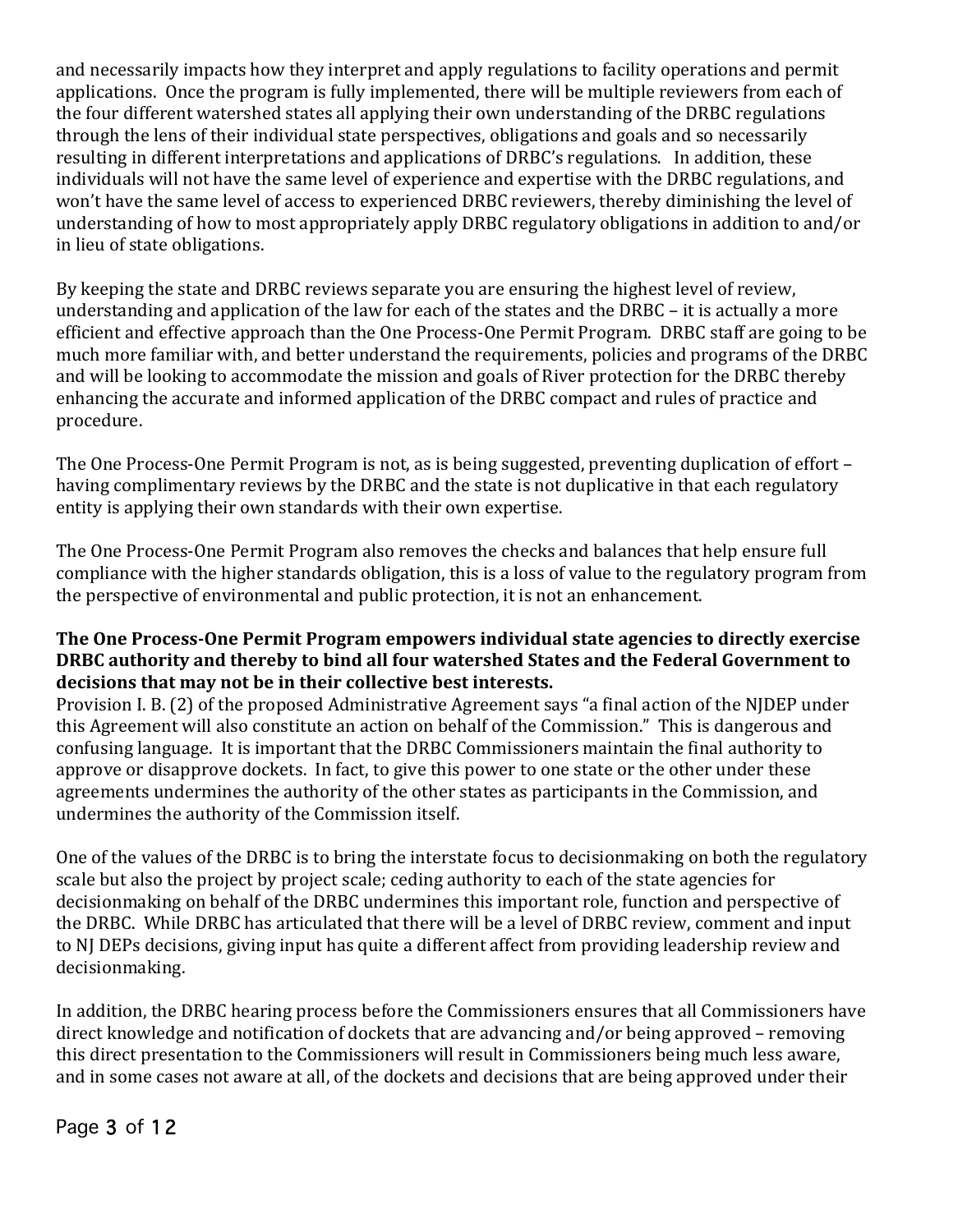watch. Paper notifications to the offices of the Commissioners is vastly different than verbal communication at Commission meetings.

The abdication of authority provided by One Process – One Permit is particularly problematic for Pennsylvania that has a constitutional obligation to exercise informed decisionmaking in protecting the rights of Pennsylvania's people to pure water, clean air and a healthy environment. Pursuant to the language of Article I, Section 27, Pennsylvania cannot blindly abdicate its decisionmaking authority for protecting the water resources of the state, including the shared Delaware River, to other states for whom fulfillment of this constitutional obligation holds no sway.

*If* One Process - One Permit were to advance we would urge that there still be verbal presentations at Commission quarterly meetings of all applications proposed and decisions being made to ensure Commissioners are directly notified of decisions that are being made so they can be quickly and easily alerted to issues that may be of concern to their state but that fell through the cracks during electronic or paper transmission.

# **The One Process-One Permit Program proposal puts an undue burden on the public and other** states for determining when proposed projects and permits are undergoing review for compliance with DRBC obligations and creates and exacerbates public confusion regarding how and when to participate.

When DRBC is reviewing proposals for compliance with DRBC regulations there is clarity for the public about when that review is happening, who is doing it, from whom to secure materials and information, and where to turn to participate in the public process regarding a particular application or proposal being subject to DRBC authority. The One Process-One Permit Program proposal provides much less clarity for the public about when reviews subject to DRBC regulatory obligations are happening, who is doing the review, who the public should be commenting to, and when and on what body of regulations they should be commenting. The regulatory process is not more clear for the public, it is less clear.

The One Process-One Permit Program as proposed will require all states and all residents to review all state public notice publications to determine when a project subject to DRBC regulations is undergoing regulatory review and/or decisionmaking. It is too great a burden to expect the public and other watershed states to have to review the NJ bulletin for all permit notifications that may involve DRBC regulatory obligations if they want to be informed and to be engaged in the decisionmaking process on projects that may affect the Delaware River. The DRBC was established in order to ensure watershed based protections and decisionmaking for the benefit of all watershed residents. PA, DE and NY Commissioners, agencies and residents should not have to review NJ's bulletin to become aware of a proposal that could directly impact the Delaware River and therefore their states or themselves. Once the One Process-One Permit Program is implemented in all of the watershed states it will be an even greater undue burden to expect all watershed Commissioners, all watershed state agencies and all watershed residents to review all state notification bulletins in order to identify permits and proposals that impact the watershed. The Delaware River is important for the drinking water it provides as well as the impacts all watershed residents, and many outside the watershed economically, recreationally, from flooding, for art, history, education, property values and quality of life. DRBC notification of all permit applications subject to DRBC jurisdiction is irreplaceable.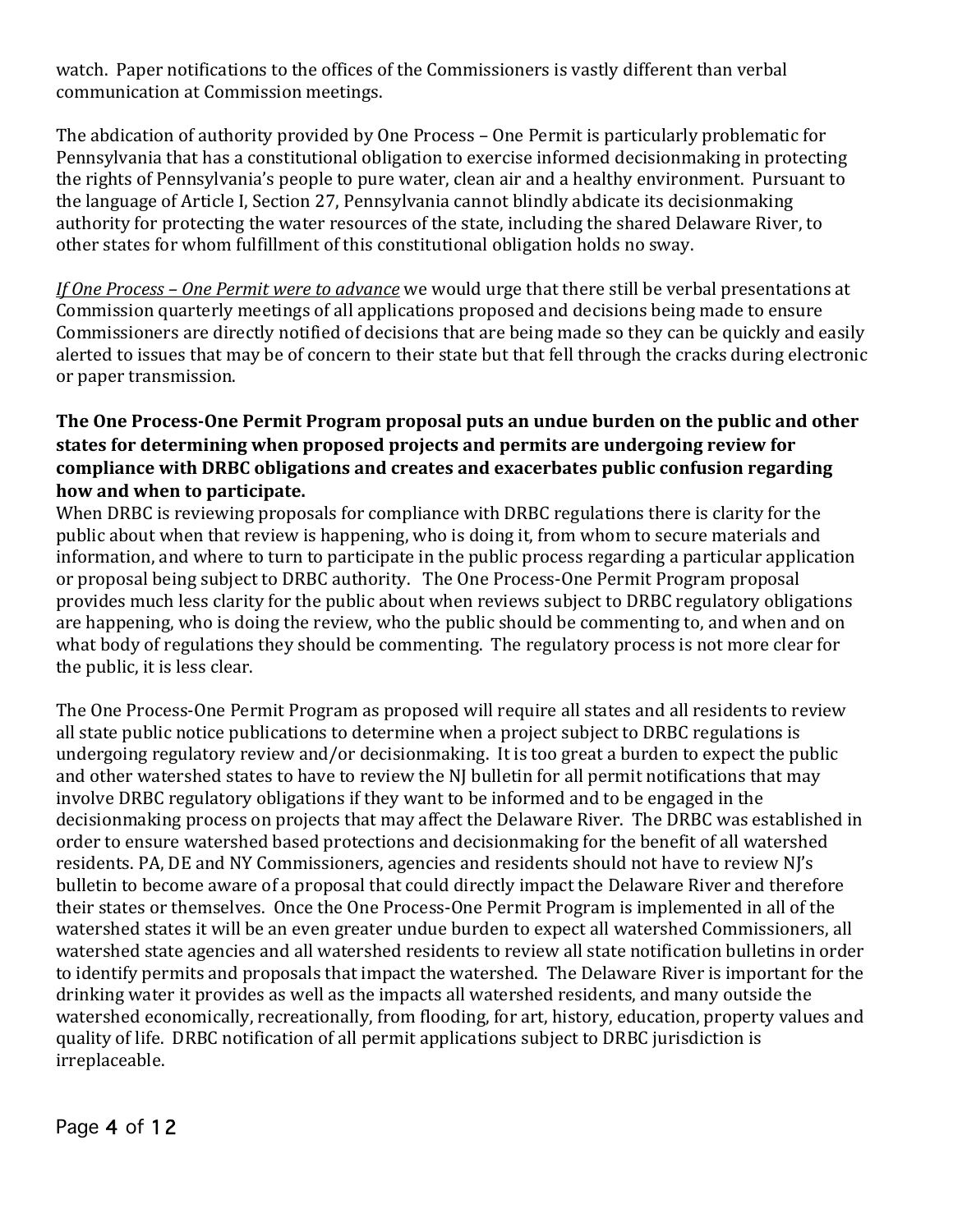While in section VI the agreement allows for the DRBC or any signatory state to request that the DRBC take jurisdiction over review and approval of a proposed discharge or water allocation permit that is subject to the agreement, it fails to provide the information mechanism necessary to ensure the DRBC, its staff, its Commissioners or the signatory states, or the public, are aware of all projects that are moving through the NJ review process, therefore preventing the knowledge necessary for any of the parties to make such a decision and notification. Nor is there a mechanism to make sure the public is fully aware and so therefore has the ability to approach the DRBC or any of the signatory states to consider making such a determination.

*If* One Process – One Permit were to advance, DRBC should commit itself, in the Resolution passed and the Administrative Agreement signed to publicly notice on a special page of the DRBC website, all regulatory steps and actions being taken, including notices of applications received, comment period deadlines, links to relevant materials and/or instructions on how to obtain materials for review, and details on what agency and individuals the public is to submit comment.

It is also important that there be a clearly articulated path for the public to comment directly to the DRBC about concerns it has regarding application of any DRBC regulatory obligations in order to ensure DRBC staff and Commissioners can be directly and quickly alerted to concerns that require more detailed attention and intervention.

And there should be, as noted above, regular reporting at the DRBC quarterly Commissioner meetings of the projects and decisions advancing through the process and being made by New Jersey that are binding DRBC in its application of DRBC's Compact and Rules of Practice and Procedure.

To advance these needs, applicants in any state for approvals that require application of DRBC rules, regulations or requirements, should be required to submit a copy of their application to both NJDEP and to the DRBC to ensure that DRBC gets immediate notification of the proposal, to allow anticipation of potential watershed concerns and so the public and other DRBC states can continue to depend upon the DRBC for timely notification of upcoming projects being subject to review and allow for a clear point of access to information regarding projects, facilities and proposals that has implications for the Delaware River and all the basin states.

### **DRBC** should receive full, complete and timely copies of all application materials in order to help identify deficiencies, plan for agency resources, ensure access to such information by other DRBC states and the public.

The statement in Provision I. D. of the Administrative Agreement that DRBC will have reasonable access to data for purposes of basin planning, forecasting and compliance monitoring functions "as technology is available and allows" is a high concern and demonstrates one of the pitfalls of the One Process-One Permit Program, DRBC should not be promised access to information as technology allows, DRBC must be ensured full access to all data and information.

*If the One Process-One Permit Program is to advance* the Resolution and Administrative Agreement must make clear that DRBC is entitled to full access to all data and information as it is received by the states, whether that be by technological access or paper copy.

# **DRBC** needs to be the designated lead reviewer and decisionmaker in a number of areas where currently the proposed Resolution and Administrative Agreement makes NJ the lead.

It is important that DRBC be given the role of lead agency when:

1. there are new projects proposed that will impact, or have the potential to impact, the main stem Delaware River directly (whether being built for discharge into or withdraw from the

Page 5 of 12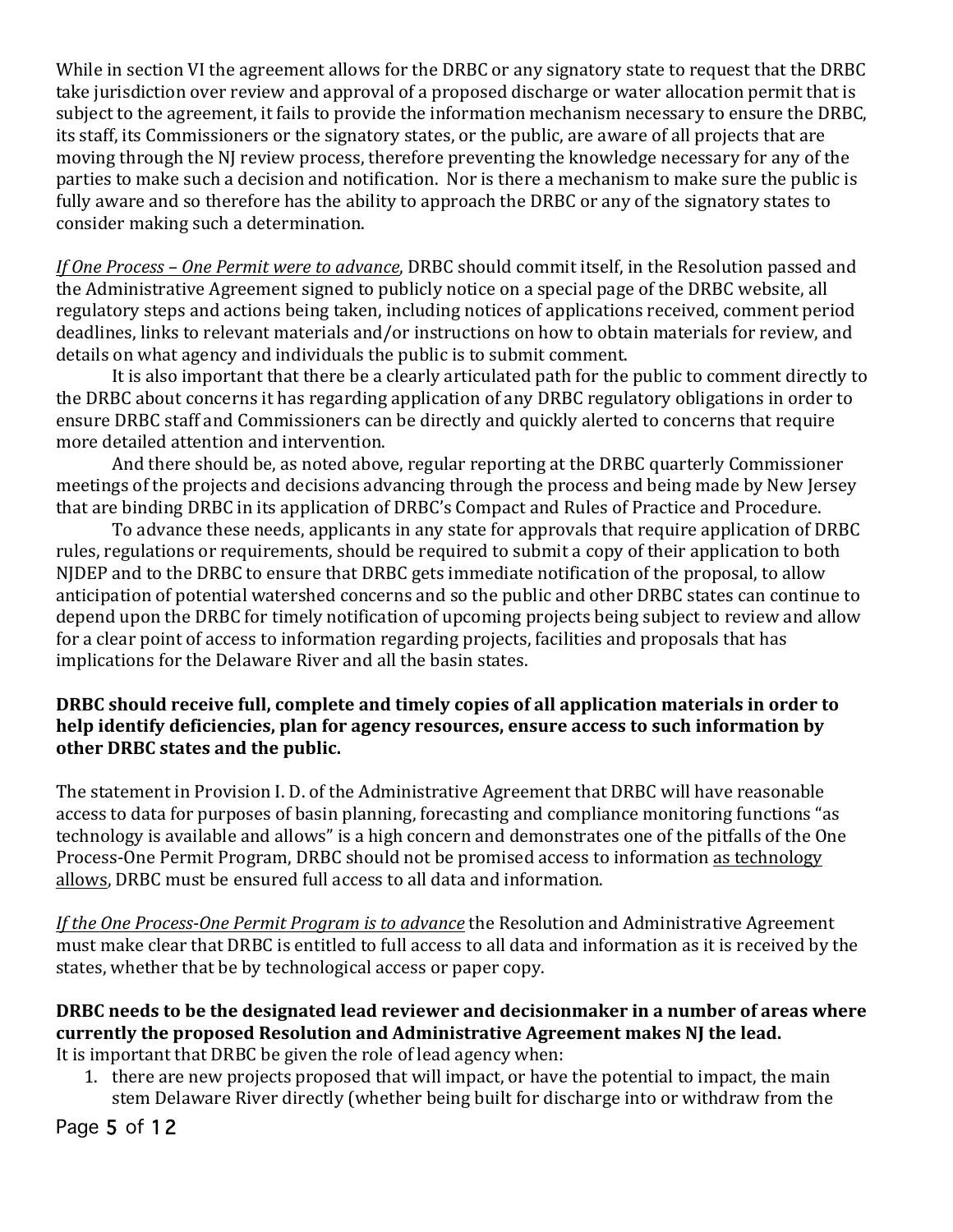main stem River or whether discharging to or withdrawing from a tributary in such a location or to such a degree that the impact on the main stem will be direct),

- 2. for projects that will be impacting, or have the potential to impact, Special Protection Waters,
- 3. for any proposals that involve the import of wastewater from outside the Delaware River basin, and
- 4. for any project where the applicant is seeking relief from or modification of a DRBC requirement.

While in all instances we believe DRBC direct review and leadership on permit/docket decisionmaking are important, in these four instances the need for DRBC leadership in reviewing and applying DRBC's Compact and Rules of Practice and Procedure are particularly important.

- New projects will have new impacts, individually, cumulatively, and synergistically, and so their impacts to water resources are in need of a higher level of scrutiny from an interstate perspective and therefore DRBC is the more appropriate lead.
- The Special Protection Waters program is intended to provide a higher standard of protection and care and is an important anti-degradation measure for, particularly, three of the watershed states. Given the higher standards and the unique elements of the SPW program, DRBC leadership in meeting its standards is critical.
- $\bullet$  Projects that involve the import of contaminated waste for treatment and/or disposal within the watershed boundaries has always been widely recognized by the watershed public as being of concern; DRBC's leadership and watershed perspective in review and decisionmaking in these situations is irreplaceable. The irreplaceable need for DRBC to be the lead agency for any project, permit or docket (whether new application or a renewal application) that involves the import of 50,000 gallons or more of wastewater per day for treatment and/or disposal within the watershed is made more pronounced and obvious given the potential and reality of dangerous fracking wastewater, including wastewater contaminated with radioactive materials, being imported for treatment and/or disposal in our watershed, and given the scientific research documenting the water quality harms of frack wastewater discharges, whether they be intentional discharges or accidental discharges, and whether the wastewater has been treated or not.
- $\bullet$  Given that DRBC's regulatory mandates and requirements are carefully crafted to protect the rights and values of all watershed residents and beneficiaries, DRBC should be the lead on any and all proposals that seek "relief" from, reduction of or modification of DRBC requirements to ensure that the goals of the DRBC and the rights of all watershed beneficiaries are protected by such modification and to secure any mitigation or other beneficial action that will provide counterweight to the adverse impacts that such regulatory "relief", reduction or modification results in.

*If* One Process – One Permit advances, the term Lead Agency needs definition for clarity and should ensure the key lead agency role for DRBC where new projects; projects impacting Special Protection Waters; new projects or renewal applications involving the import of 50,000 gallons or more per day of wastewater for treatment and/or disposal are involved; and any projects where the applicant seeks relief from or modification of a Commission requirement.

Equal access and weight for all commenters to any state agency on a proposal that involves **DRBC** regulatory authority must be explicitly assured.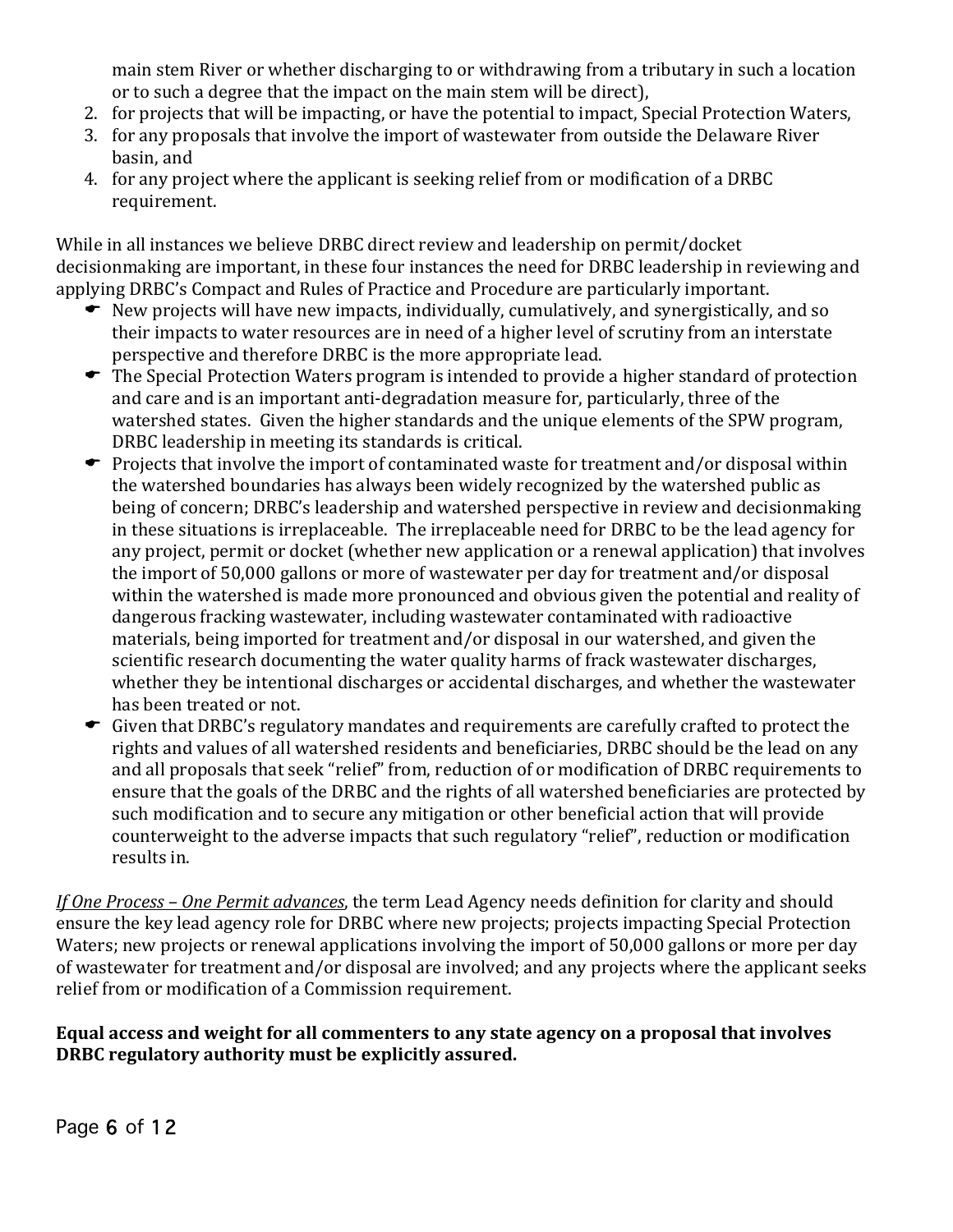Because One Process – One Permit will involve the state application of DRBC authority, there needs to be a clear mandate in the Resolution and the Administrative Agreement regarding providing equal access and weight to all comments regardless of the home state of the commentor.

One of the important aspects of DRBC decisionmaking and authority is that it is focused on watershed protection for the benefit of all watershed residents and users, and as a result all commenters, regardless of where they live, where they work, or how they engage in benefitting from the watershed's waterway resources, are given equal time and equal weight in the decisionmaking process. To the extent that One Process – One Permit is giving primary DRBC review and decisionmaking authority to state representatives, it is critical that there be absolute and enforceable clarity that all commenters are to be given equal access and equal weight and that no preference can be, or is, given to residents or businesses of the decisionmaking state.

*If* One Process – One Permit is to advance the Resolution and Administrative Agreement needs to provide clear and enforceable mandates that all commenters are to be given equal access and equal weight and that no preference can be, or is, given to residents or businesses of the decisionmaking state. 

### The proposed NI Administrative Agreement, by its terms, accepts conflict with and impairment of the DRBC Comprehensive Plan and or regulatory requirements, this agreement to undermine the authority and protections of the DRBC is a flagrant violation of DRBC's obligations to protect the water resources of our watershed for the benefit of all states and all **people.**

According to the proposed Administrative Agreement, for Category WW2 and WW3 waters NJDEP is required to include a finding that wastewater discharges in this category do "not substantially impair or conflict with the Commissions' Comprehensive Plan".

Decisions that impact the water resources of our watershed must fully support and positively advance the goals of the DRBC and the Comprehensive Plan. To include a statement in this proposed agreement with NI that not only fails to fulfill that positive objective but by its terms accepts that the Comprehensive Plan of the DRBC could be impaired and conflicted with as long as a subjective standard of "not substantially" is deemed to be met is simply unacceptable and is fraught with peril for the health of our watershed and achievement of DRBC's mission, goals and regulations.

While provision 6 of the proposed Resolution makes absolutely clear the proposed One Process-One Permit Program cannot impair or affect the diversion and releases of the reservoirs and the rights of the decree parties, it is striking that it does not make clear in a separate provision that the program cannot "impair, diminish or otherwise adversely affect" application of any of DRBC's regulations for protecting the water resources of the basin. This would suggest that in fact there can be a degrading level of protection explicitly allowed under the One Process-One Permit Program.

The proposed Resolution asserts that the program will ensure that "equal or better environmental outcomes are obtained." Given the concerning language noted in previous paragraphs and the multitude of reviewers with varying levels of understanding of DRBC regulations and given their differing state obligations, that will also guide their determinations, the One Process-One Permit Program is actually less likely to ensure better environmental outcomes. In addition, the law currently requires that the most stringent protections between the DRBC and the states apply,

# Page 7 of 12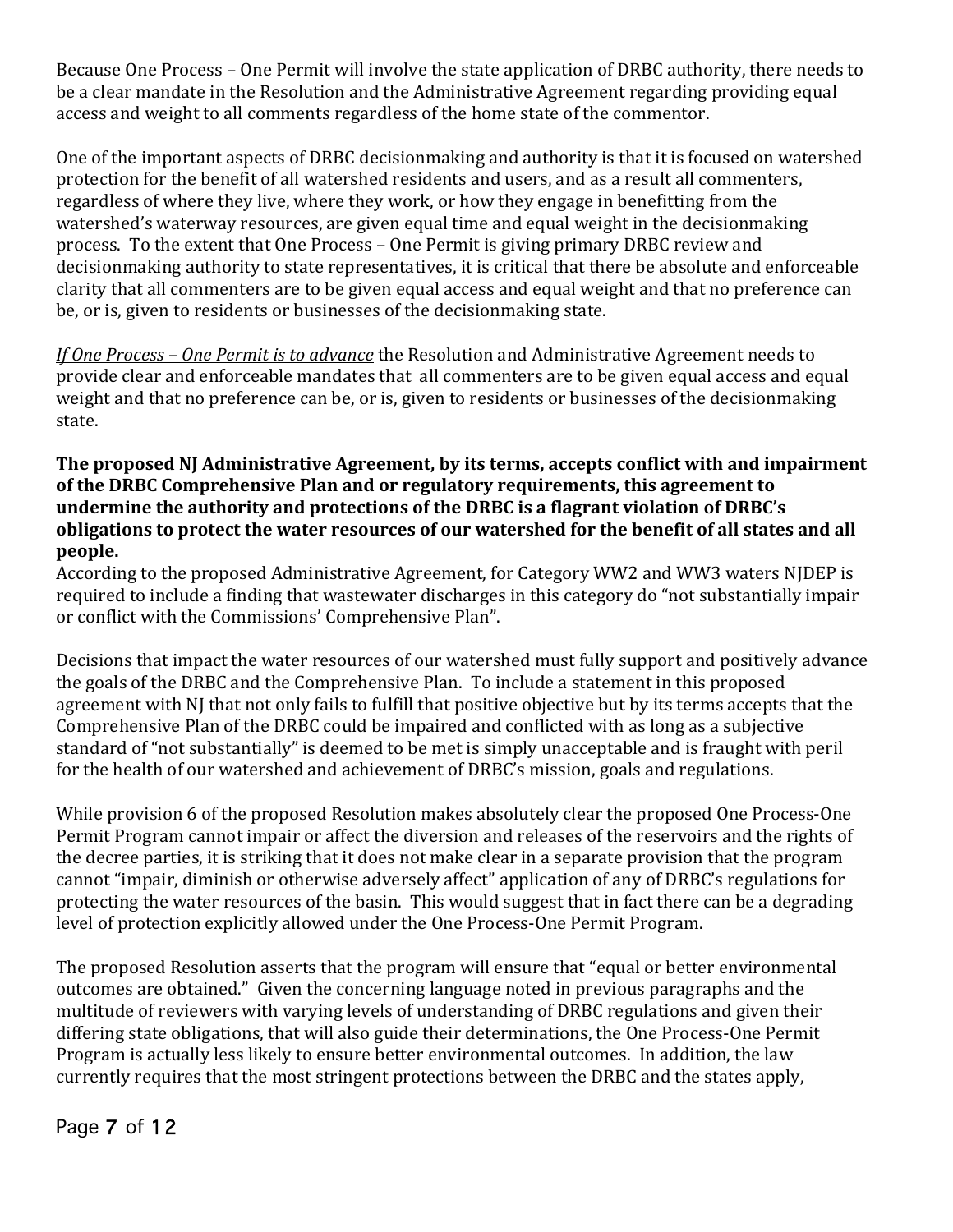therefore the obligation for higher environmental outcomes currently exists – sadly it is an obligation that is undermined and to a degree rescinded by the One Process-One Permit Program.

*If* One Process-One Permit Program were to advance, it is important that all language necessary be modified, and that provisions as necessary be added, to ensure that in every instance the program applies that decisionmaking, permits and dockets issued cannot "impair, diminish or otherwise adversely affect" application of any of DRBC's regulations or requirements for protecting any and all of the water resources of the basin, both in terms of quality and quantity.

### The proposed Resolution and Administrative Agreement threaten, and potentially strip, DRBC of its authority with unreasonable time obligations.

Administrative Agreement section II. G. 1. D provides a mere 30 days for DRBC input into a pre-draft permit – this time frame is unacceptably low and will place pressures and stressors upon the DRBC staff that this agreement was supposed to alleviate. Administrative Agreement section II. I. also imposes a 30 day truncated time for review for WW3 pre draft and draft permits, with only the addition of unspecified additional time for SPW waters to accommodate the no measurable change analysis. Administrative Agreement section III.I. imposes a 30 day review limitation on WA-3 waters which includes new withdrawals, diversions, consumptive uses or importation of waters, major modifications of water withdrawal projects and more.

Such a short time frame as 30 days to review and respond to pre draft and draft permits, withdrawals, diversions, consumptive uses or discharge of out of basin waters regardless of the number of drafts and/or proposals that may already be before the DRBC in a given time and regardless of the complexity of a pre-draft, draft or proposal, or the volume of associated of information for any such proposal, is clearly designed to benefit the permit applicants and project proposers, not the public or the DRBC. Standing alone, for a single permit or proposal of any of these kinds, 30 days is a limited review period for complex projects, but when put in the context of additional work obligations and multiple permit deadlines it is certain to encourage truncated reviews that will undermine the review process and the opportunity for public awareness and input.

A 30 day time limit that results in assumed DRBC support/approval in the absence of comment (as is included at least in section II.G.d) will allow the advance of deficient projects and permits – it is not appropriate to presume that a lack of DRBC response reflects approval or support -- there are any number of reasons why a response may not have been received, none of which have anything to do with approval or support of a proposal. In addition, giving NJDEP decisionmaking authority on behalf of DRBC even when there has been no indication of DRBC review of a project presumes they have properly reviewed a project with DRBC obligations in the forefront of their mind -- it is simply not good enough to presume that NJDEP will get it right, it is DRBC's obligation to make sure DRBC's rules are complied with and the public expects they will be the ones to fulfill this obligation.

In addition the truncated time frames for reviews ensured by these time limitations, will deny the public a full and fair opportunity to become aware of a project and to offer early input to best effect DRBC's decisionmaking. Thirty days is not enough time for a community to become properly notified, secure access to public files and documents, procure expert analysis, and craft and submit informed comment. The public often provides helpful facts, science, documentation, information and considerations that inform and enhance an agency's decisionmaking process. It is important DRBC continue to have the opportunity to benefit directly from public input prior to supporting, denying or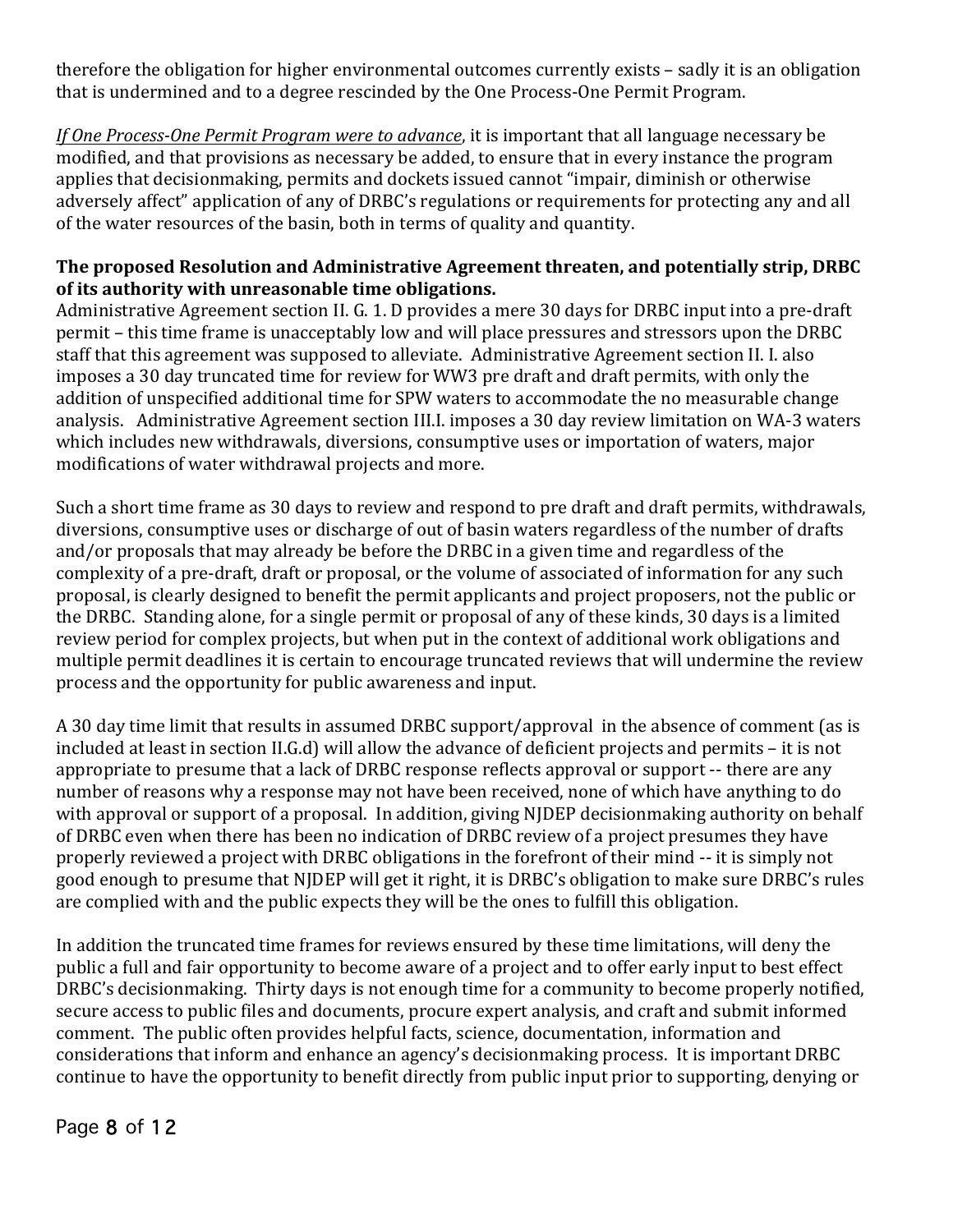acquiescing to a proposed permit or project – 30 days denies DRBC the benefit of this input. Inhibiting meaningful public participation denies us all the benefit of public input.

While for WW3 waters DRBC, according to the agreement, receives notification of a permit application, why too is there no such notification to DRBC for all permit applications subject to DRBC jurisdiction? Failure to do so is a failure to allow DRBC to prepare to fulfill its obligations under the agreement but also denies the public the opportunity for clear notification and to prepare to participate in the public process.

The presumption in Section III. F. that DRBC will not comment on WA2 water withdrawal projects is misplaced – there are many changing conditions in the watershed and in subswatersheds that would mandate DRBC review and comment. DRBC comment, even if it is just to state that they will not be providing substantive comment, should be mandated.

*If* One Process-One Permit were to move forward, there should be a mandate that:

- $\sqrt{ }$  DRBC receive notification of all permit applications received by the state that are subject to this program, and that notification should be included on DRBC's website so the public can also be notified and aware and therefore also be able to properly prepare to review and comment as needed.
- $\sqrt{\frac{1}{\pi}}$  That there be DRBC documented response to any proposal made that goes before a state agency in the first instance, there should be a minimum 120 days allowed for DRBC review and response, and there should be the opportunity to extend this time frame upon simple request.
- $\sqrt{\phantom{a}}$  That for WW3 projects in the drainage area of SPW, "sufficient time" is defined as mandatory notification before the initiation of project design and ensuring the time necessary (regardless of how long) for DRBC and applicants to perform and consult on modeling for the SPW No Measureable Change analysis prior to project design.
- $\sqrt{ }$  DRBC should receive complete copies of all permit applications and project requests submitted to NJDEP to ensure complete and timely notification that a project is being proposed and to ensure the public and other Commission states also have the opportunity to be aware, and copies of all of these materials and how to receive copies of them, should be noticed on the DRBC website.
- $\sqrt{\phantom{a}}$  DRBC is designated as the lead agency for Category WW3 and WA3 projects given the water resources at issue – these are proposals that are impacting specially designated areas or resulting in new or expanding impacts of significant concern, it is appropriate that DRBC be the lead in these situations if this proposal is to advance.
- $\sqrt{ }$  DRBC is designated as the lead agency for projects proposing to import more than 50,000 gallons per day of wastewater.

# Annual notification to DRBC of anticipated permit issuance is insufficient and burdensome.

Annual notification from NJDEP to DRBC of NJPDES Wastewater applications (as per Section II. D.) targeted for issuance in the coming vear is deficient; the additional promise to make undefined "timely notification of revisions" is deficient and unenforceable, and when there is a failure to provide these notifications there is little opportunity or ability for DRBC to become aware of the failure and to remedy it. Annual notification coupled with the monthly notifications proposed for water withdrawal projects is more rational.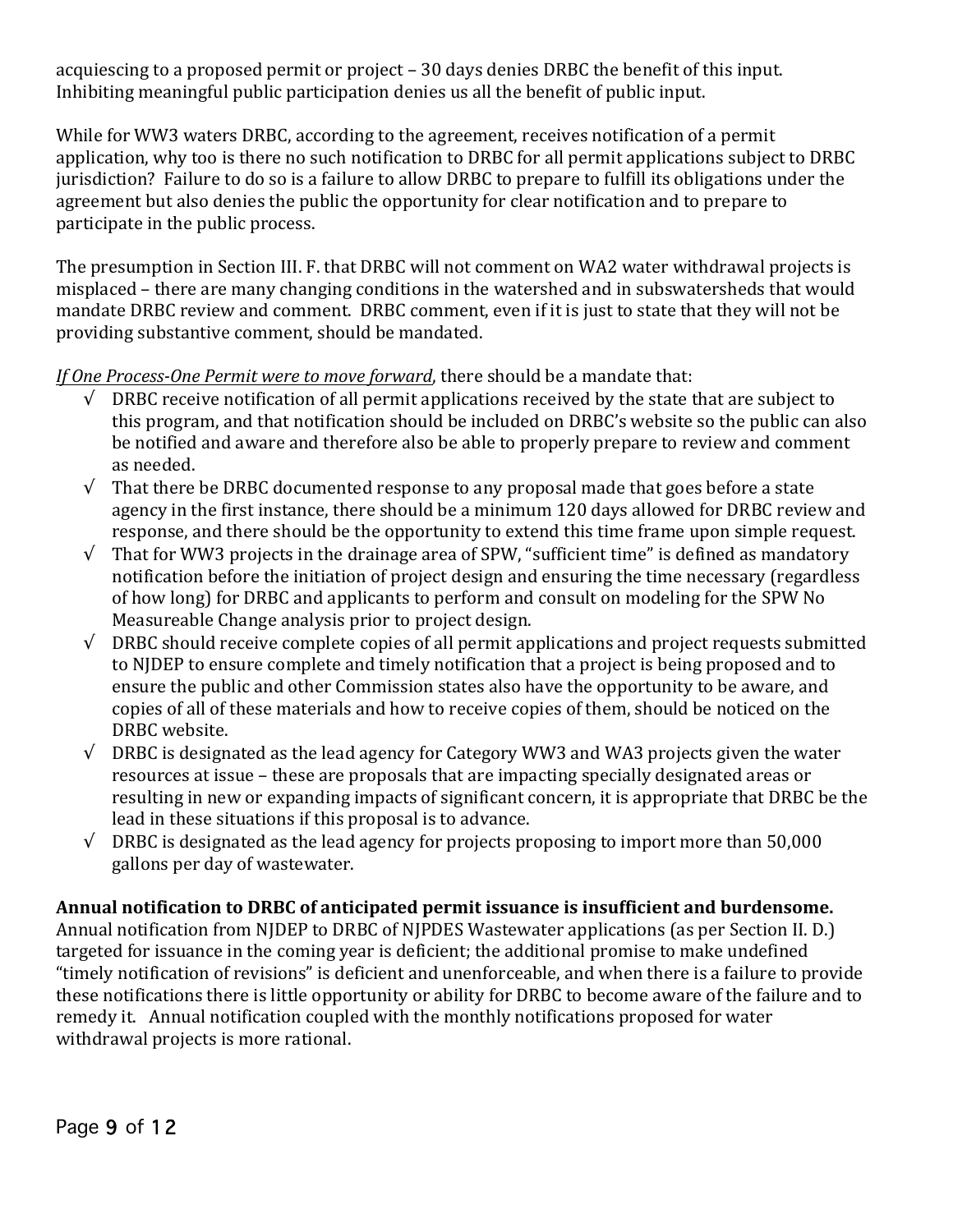*If One Process* – *One Permit is to advance*, the monthly notifications process should apply to wastewater applications as well as to water withdrawal projects in addition to the annual notification.

## **Income from enforcement actions should be shared with the DRBC, particularly for states that** are not providing their full fair share of the DRBC budget.

It is not appropriate that all enforcement proceeds accrue to the state of NJ. DRBC should be entitled to a portion of the enforcement funds secured by the state – DRBC has a significant role in the permitting process, in the creation of regulations, in monitoring the health of the river and implementing actions to protect water quality and as such is entitled to a portion of any enforcement fees for violation of DRBC requirements that is secured. Enforcement proceeds are not intended merely to reimburse an agency for the costs of enforcement, but are intended to reimburse the public for the damage done to shared natural resources – to the extent those resources are within the boundaries of the Delaware River watershed and the violation includes violation of DRBC Compact, Comprehensive Plan and/or Rules of Practice and Procedure, a portion of the collected proceeds should be contributed to the DRBC to further advance protection of the water resources of the basin.

It also seems highly inappropriate and inequitable for NJ to get proceeds from all enforcement actions when it is not contributing its full fair share of the DRBC budget.

*If* One Process – One Permit were to advance the Resolution and Administrative Agreement should mandate that all enforcement proceeds received by NJ for violations that involve DRBC regulations are shared equally with the DRBC.

# State Agreements to implement and/or notify DRBC of project reviews already a demonstrated failure; why recreate a broken wheel?

DRBC already has agreements with the watershed states regarding shared responsibilities and notification obligations, and they are already known to fail; it is a mistake to enter into new agreements that increase state responsibilities in the face of these pre-existing failures and to do so in a way that will make it even more difficult to identify lapses in fulfilling these legal obligations.

Similar efforts to share responsibilities for DRBC regulatory oversight, and to share information obligations, with signatory states have not been honored and the failures have not been uncovered by the DRBC or disclosed by the signatory party. As a result, the violations of commitment have gone unaddressed for an unknown period of years allowing an unknown quantity of projects to pass through the state regulatory review process without the application of DRBC regulations or review.

For example, despite that the existing Administrative Agreement in affect with Pennsylvania, in which PA agrees to notify DRBC when they receive applications or pre-applications pertaining to reviewable projects, and to in certain instances undertake technical reviews for purposes of DRBC regulatory requirements and the Comprehensive Plan, we now know, as the result of depositions secured by the Delaware Riverkeeper Network, that these obligations have not been honored or even recognized by PADEP staff, thereby undermining all of the other provisions of the agreement regarding project review and application of DRBC regulatory requirements.

According to the deposition of a PADEP official (Section Chief, Sewage Facilities Planning and Biosolids Section) notification is not given to DRBC and technical reviews for purposes of DRBC regulatory requirements are not in fact undertaken by agency staff, nor has the staff notified DRBC when they are aware of projects subject to DRBC review, nor does the state ensure that DRBC review

Page 10 of 12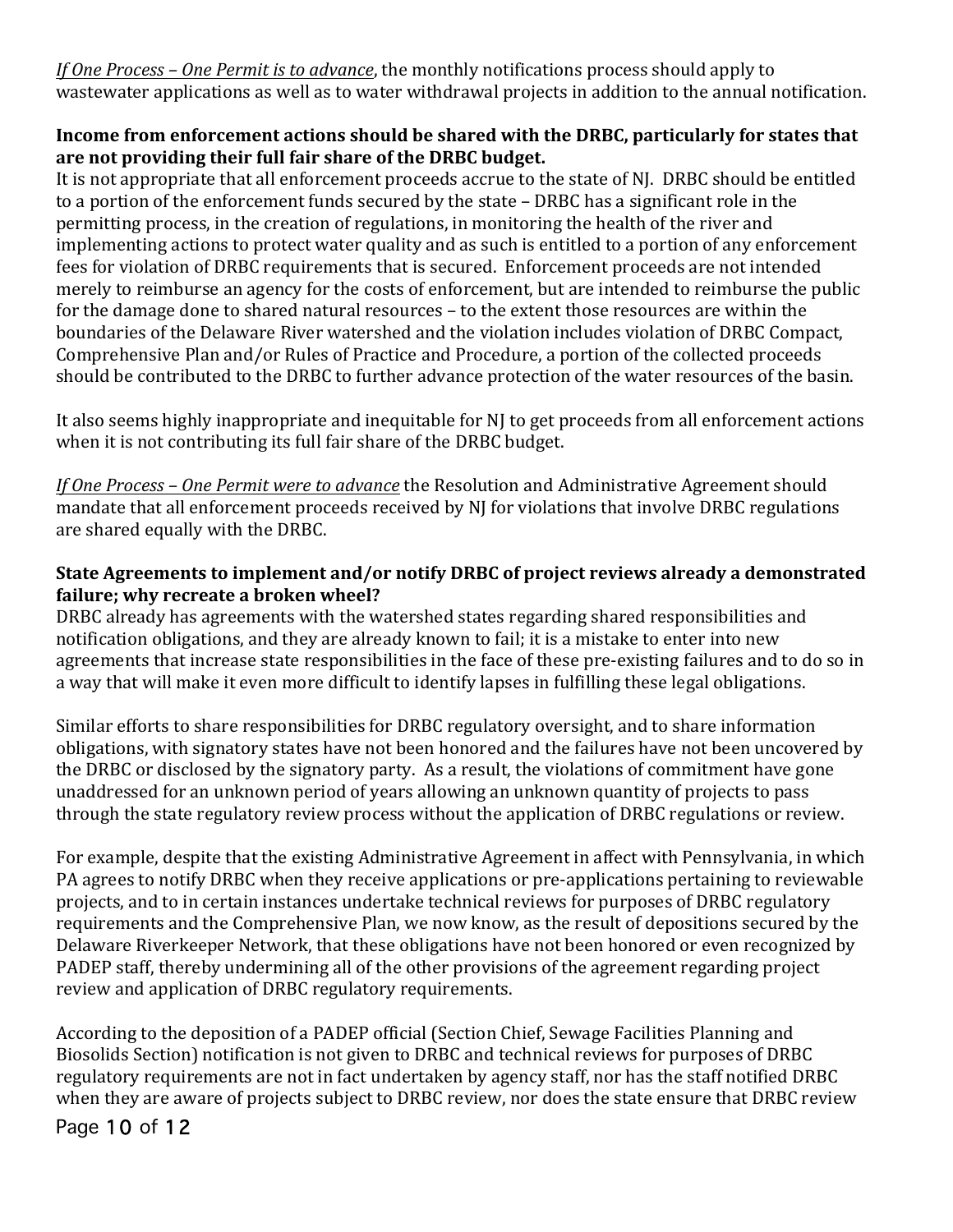is in fact undertaken and so an unknown number of projects have evaded DRBC regulatory requirements as a result.

According to depositions, when a DRBC interest or regulatory interest is identified by PA DEP staff they merely tell the applicant to approach DRBC, but there is no effort to apply DRBC rules, to ensure more strict DRBC requirements are applied, or to notify DRBC staff when projects/applications subject to DRBC authority have been submitted to DRBC.

For example:

- We "tell the consultants or Applicants when they come in that they should consult with DRBC early on in the process so they know what DRBC's requirements are...."
- "The Department does not take on the responsibility of implementing DRBC's rules or in --how should I say ----? The Department does not get involved in conveying their requirements."
- Q "So the application of the standards, of DRBC standards, is a process that's done by DRBC and not by the Department?" A "Yes...."
- "...we do not enforce or review the DRBC rules or regulations for them."

### There needs to be crafted and articulated a mechanism for reviewing and reporting on the **application of the One Process - One Permit Program.**

Because this is a new program which such potential far reaching impacts, and because it is a program that DRBC is looking to apply in all four watershed states and potentially to other areas of DRBC authority if it is deemed a success, it is important there is a clear mechanism for evaluating its impacts on decisionmaking and waterway protection in the Delaware River watershed and a clearly identified time when this review will be shared with the DRBC Commissioners and the public. Reporting of the evaluation findings, including an opportunity for Commissioner and public review and comment, needs to be undertaken before the program is allowed to continue or advance after the initial trial period.

*If* One Process – One Permit is to advance, there needs to be a clear mechanism for review and reporting on its affects. This evaluation should include, for example, both qualitative and quantitative measures of success; should evaluate the success at having states fully and fairly apply DRBC Compact obligations and Rules of Practice and Procedure; should evaluate the affect on the public process; should evaluate the program's ability to keep Commissioners and other states informed and engaged on decisions that impact their watershed resources and states; should evaluate the impacts on water quality and waterway health. This review, once complete, should be reported to the DRBC Commissioners as well as the public and should provide opportunity for public and Commissioner review and input. All of this needs to happen before the program is allowed to continue or advance after the initial demonstration period with NJ.

The Delaware Riverkeeper Network opposes the One Process-One Permit Program and the **proposal to enter into an updated administrative agreement to enter into this program with** New Jersey. To the extent the program does advance for the trial period we respectfully urge that you make the modifications suggested in this comment letter.

Respectfully,<br>Mayo 10. von Rom

Page 11 of 12